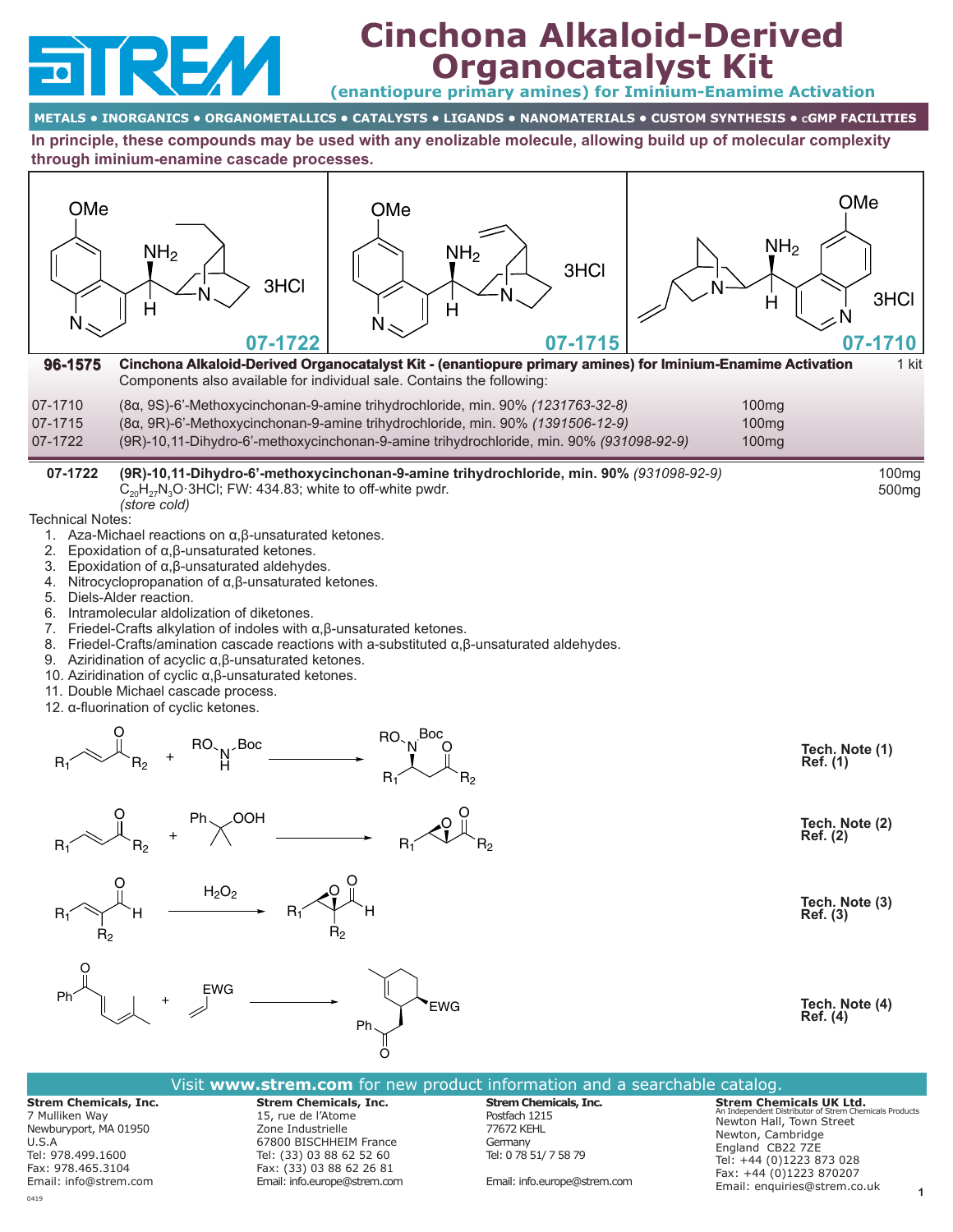

#### **Strem Chemicals, Inc. Strem Chemicals, Inc.**  15, rue de l'Atome Zone Industrielle **Strem Chemicals, Inc.** Postfach 1215 77672 KEHL Newton Hall, Town Street

7 Mulliken Way Newburyport, MA 01950 U.S.A Tel: 978.499.1600 Fax: 978.465.3104 Email: info@strem.com 67800 BISCHHEIM France Tel: (33) 03 88 62 52 60 Fax: (33) 03 88 62 26 81 Email: info.europe@strem.com

Germany Tel: 0 78 51/ 7 58 79

Email: info.europe@strem.com

**Strem Chemicals UK Ltd.** An Independent Distributor of Strem Chemicals Products Newton, Cambridge England CB22 7ZE Tel: +44 (0)1223 873 028 Fax: +44 (0)1223 870207 Email: enquiries@strem.co.uk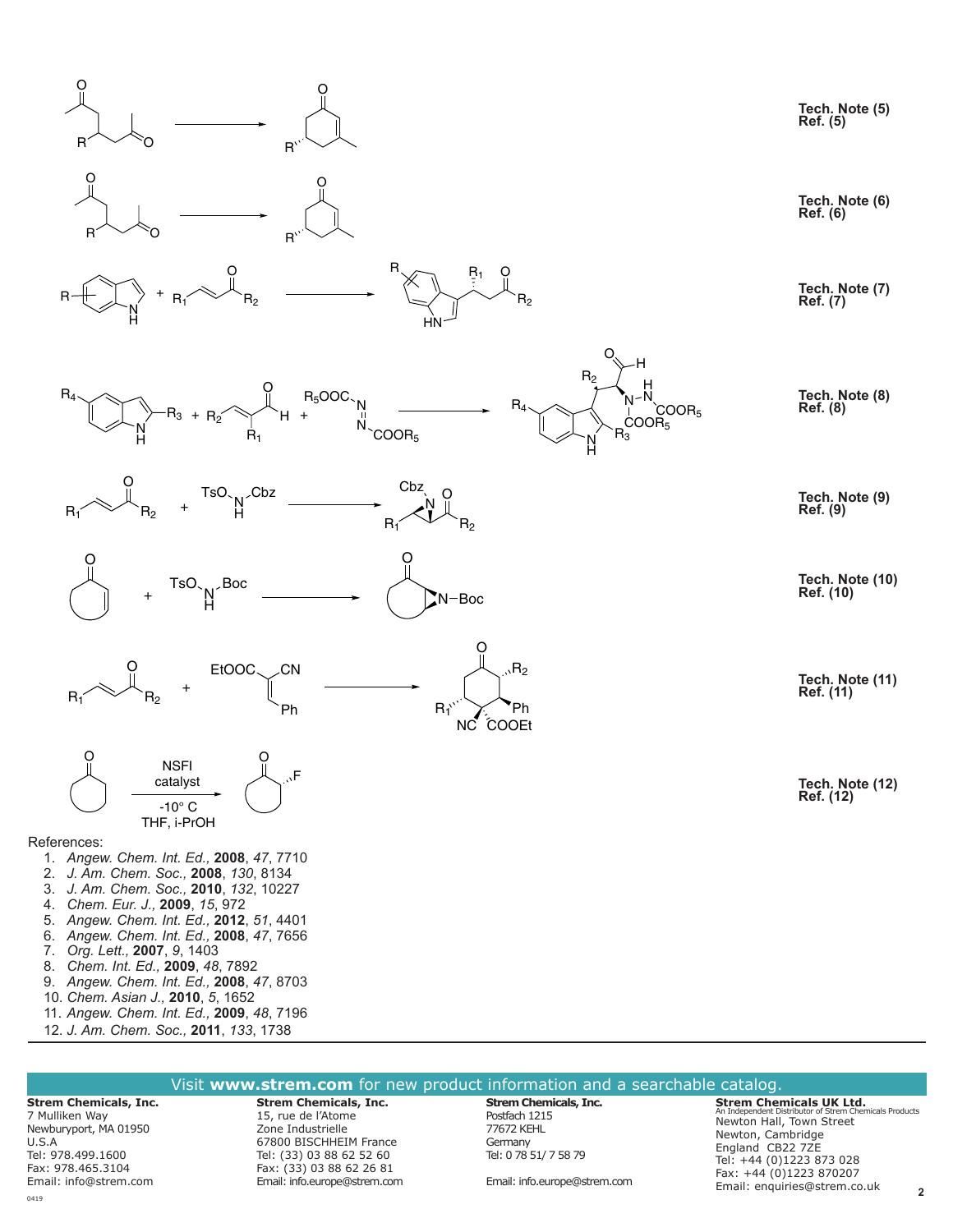### **[07-1715](http://www.strem.com/catalog/v/07-1715/)**07-1715 **(8α, 9R)-6'-Methoxycinchonan-9-amine trihydrochloride, min. 90%** *(1391506‑12‑9)*

 $C_{20}H_{25}N_3O \cdot 3HCl$ ; FW: 432.81; white to off-white pwdr.

*(store cold)* Technical Notes:

#### 1. See 07-1722

|  |  | 55 U F I I ZZ |  |
|--|--|---------------|--|
|  |  |               |  |

Technical Notes:

1. See 07-1722

*Also available but not included in this kit:*

**[07-1712](http://www.strem.com/catalog/v/07-1712/)**07-1712 **(8α, 9S)-(+)-9-Amino-cinchonan-6'-ol, min. 90%** *(960050‑59‑3)*  $C_{19}H_{23}N_3O$ ; FW: 309.41; off-white to pale brown pwdr. *(store cold)* 50mg 250mg

These amino-cinchonnane compounds behave as pseudoenantiomers, generally granting access to both enantiomers of a given transformation.

Technical Notes:

- 1. [2+3]-dipolar cycloaddition of cyclic enones.
- 2. Activation of α,β-unsaturated carbonyl compounds:
	- (a) vinylogous α-ketol rearrangement.
	- (b) vinylogous Michael addition of β-substituted α,β-unsaturated cyclohexanones.
- 3. Michael addition
	- (a) α-nitroacetate to α,β-unsaturated ketones.
	- (b) Diastereodivergent Michael addition to α-substituted, α,β-unsaturated ketones.
- 4. α-benzoyloxylation of α-branched aldehydes.
- 5. [4+2]-cycloadditions of β-substituted α,β-unsaturated cyclohexanones with polyconjugated malonitriles.
- 6. Vinylogous organocascade catalysis with control of remote stereochemistry in the synthesis of spirocyclic oxindoles.









 $NH<sub>2</sub>$ N OH N H **[07-1712](https://www.strem.com/catalog/v/07-1712/)**

> **Tech. Note (1) Ref. (1)**

**Tech. Note (2a) Ref. (2)**

R2 **Tech. Note (2b) Ref. (3)**

> **Tech. Note (3a) Ref. (4,5)**



100mg 500mg

U.S.A

7 Mulliken Way

Tel: 978.499.1600 Fax: 978.465.3104